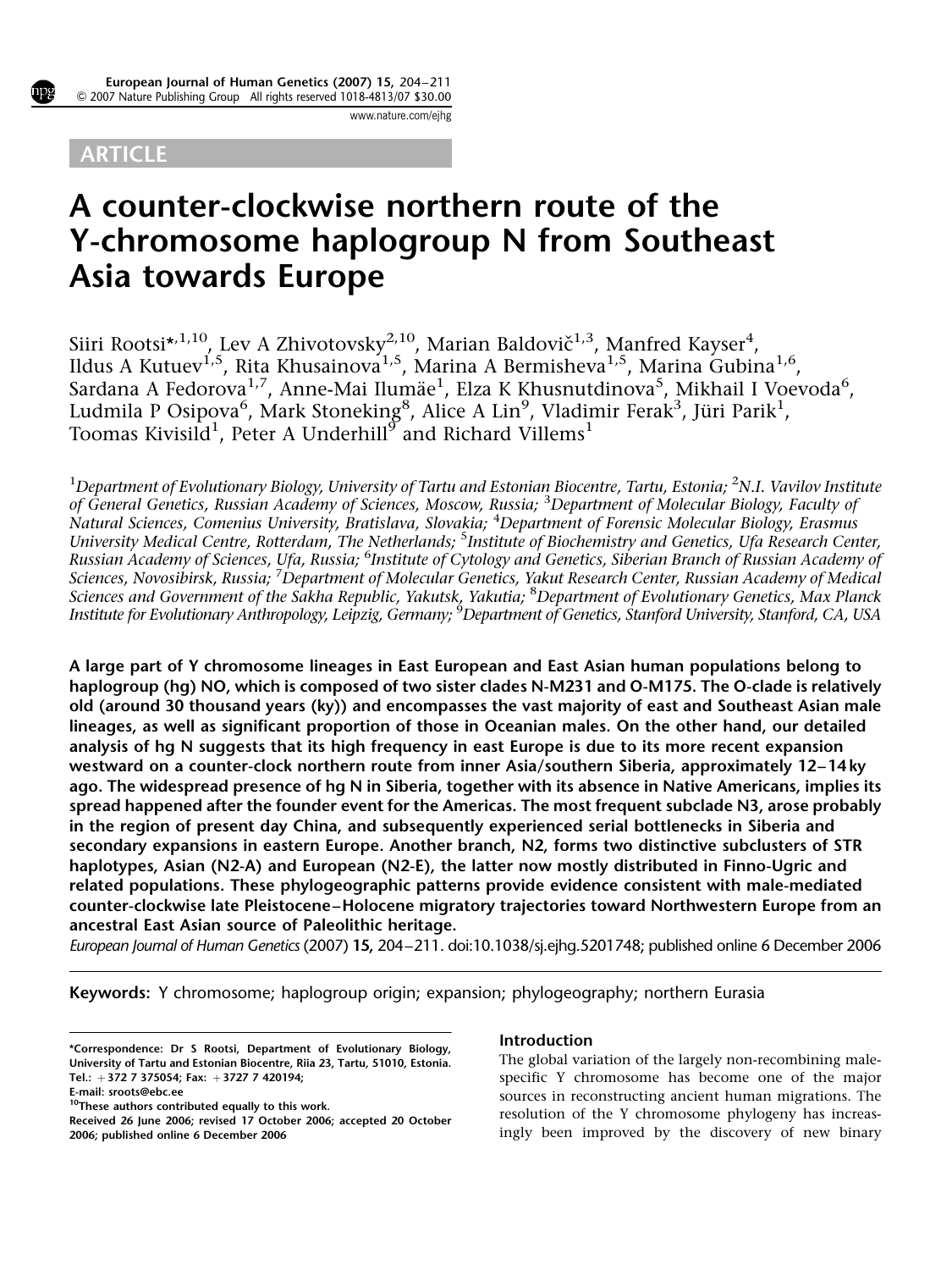

**Figure 1** Phylogeny of NO clade. Phylogenetic relationships of the NO clade and its subclades together with the defining SNP markers.<br>Mutation labeling follows the YCC nomenclature.<sup>1,4</sup> Left of the phylogeny, the ages in 1000 years (ky) of the splits between subclades are shown.

polymorphisms, mostly single nucleotide polymorphisms (SNPs), that may, through their distinct geographic patterns, bear evidence of historic relationships between living populations. $1-5$ 

One of the most widespread and frequent branches of the Y phylogeny in Eurasia is haplogroup (hg) NO defined by SNP-marker M214<sup>5</sup> (corrected phylogeny in Cinnioglu et  $al^6$ ) (see Figure 1). It entails a low number of NO\* lineages that lack distinguishing derived SNP markers (Figure 2a) and two frequent sister clades, N and O, defined by markers M231 and M175, respectively (Figure 2b,c). Although the phylogeography of clade O has drawn considerable scrutiny,<sup>7-10</sup> knowledge about hg N is relatively impoverished with regards to its origin, phylogeographic patterning and demographic significance.

# Materials and methods

#### Samples and DNA typing

A total of 5389 samples from 58 populations in different geographical regions were genotyped or updated to present phylogenetic resolution (M9-derived samples with ancestral allele of 92R7 marker were typed for M214, M231, M128, P43, Tat, M175) in this study and analyzed together with data about 8019 individuals from 90 populations from the literature (data presented in Supplementary Table 1). DNA samples were obtained from unrelated male volunteers after getting the informed consent from ethical committees of institutions involved.

Mutation labeling follows the YCC nomenclature.<sup>1,4</sup> Phylogenetic relations of markers M128, P43 and TAT, characterizing three subclades (N1–N3 respectively) were known earlier,<sup>2,11,12</sup> but only recently marker M231<sup>6</sup> (characterizing the whole N clade) was introduced in the tree of Y chromosome diversification (see Figure 1). Marker M231 is phylogenetically equivalent to the more cumbersome LLY22g polymorphism, $13$  initially used to define haplogroup N.

Markers M128 and M214  $^{2,5}$  were assayed by sequencing the polymorphic sites, and markers M175,<sup>2</sup> P43<sup>11</sup> and Tat<sup>12</sup> were assayed using restriction-fragment length polymorphism (RFLP) method using restriction enzymes MboII, NlaIII and TaiI, respectively. The allelic state of the M231, SNP first described in Cinnioglu *et al*<sup>6</sup> and originally assayed by denaturing high performance liquid chromatography method, can be readily assayed by RFLP analysis (TaqI enzyme cuts ancestral allele G, producing 223 and 108 bp products and does not cut derived allele A with lenght of 331 bp).

STRs were studied using Y-filer Kit (Applied Biosystems, Foster City, CA, USA). PCR products were analyzed on ABI 3100Avant genetic analyzer (Applied Biosystems) in the mode of standard fragment analysis protocol. GeneScan 500LIZ size standard (Applied Biosystems) was added to each sample for size scaling, and GeneMapper 3.5 (Applied Biosystems) was employed for allele scoring. Alleles were designated by repeat numbers.

#### Data analysis

Using the program Network 4.1.1.2., median joining network was constructed of hg N–O haplotypes from data on 17 STRs (DYS19, DYS385a,b, DYS389I,II, DYS390, DYS391, DYS392, DYS393, DYS437, DYS438, DYS439, DYS448, DYS456, DYS458, DYs635, Y GATA) and bi-allelic markers (M231, M128, P43, TAT) in 58 individuals (STR data presented in Supplementary Table 2). Phylogenetic relationships between the haplotypes were determined by the median joining method after having processed the data with the reduced median method described in Bandelt et  $al^{14}$  using program Network 4.1.1.2, http//www. fluxus-engineering.com.

The age calculations are based on STR variation and calculated according to published methods.<sup>15,16</sup>

Spatial frequency maps of NO clade and subclades were obtained applying the frequencies from Supplementary Table 1 (dots indicate the populations) in Surfer software (version 7, Golden Software, Inc.).

## Results and discussion

#### Different distribution-pattern of N2 and N3 versus NO\*, O and N\*

Haplogroup N has both a unique and widespread distribution spanning northern Eurasia, from the Far East to Eastern Europe, showing higher frequencies at high latitudes. $11,12,17$  Here, we assess the history of this haplogroup via a detailed phylogeographic approach using samples from different regions of Europe, East/Southeast Asia and Oceania, ascertaining SNP markers defining haplogroup N, its subclades and sister-clade O. The analysis reveal that despite its ancient split from hg O, hg N subclades display more recent demographic temporality and a net counter-clockwise migratory trajectory distinctive from its hg O counterparts.

 $205$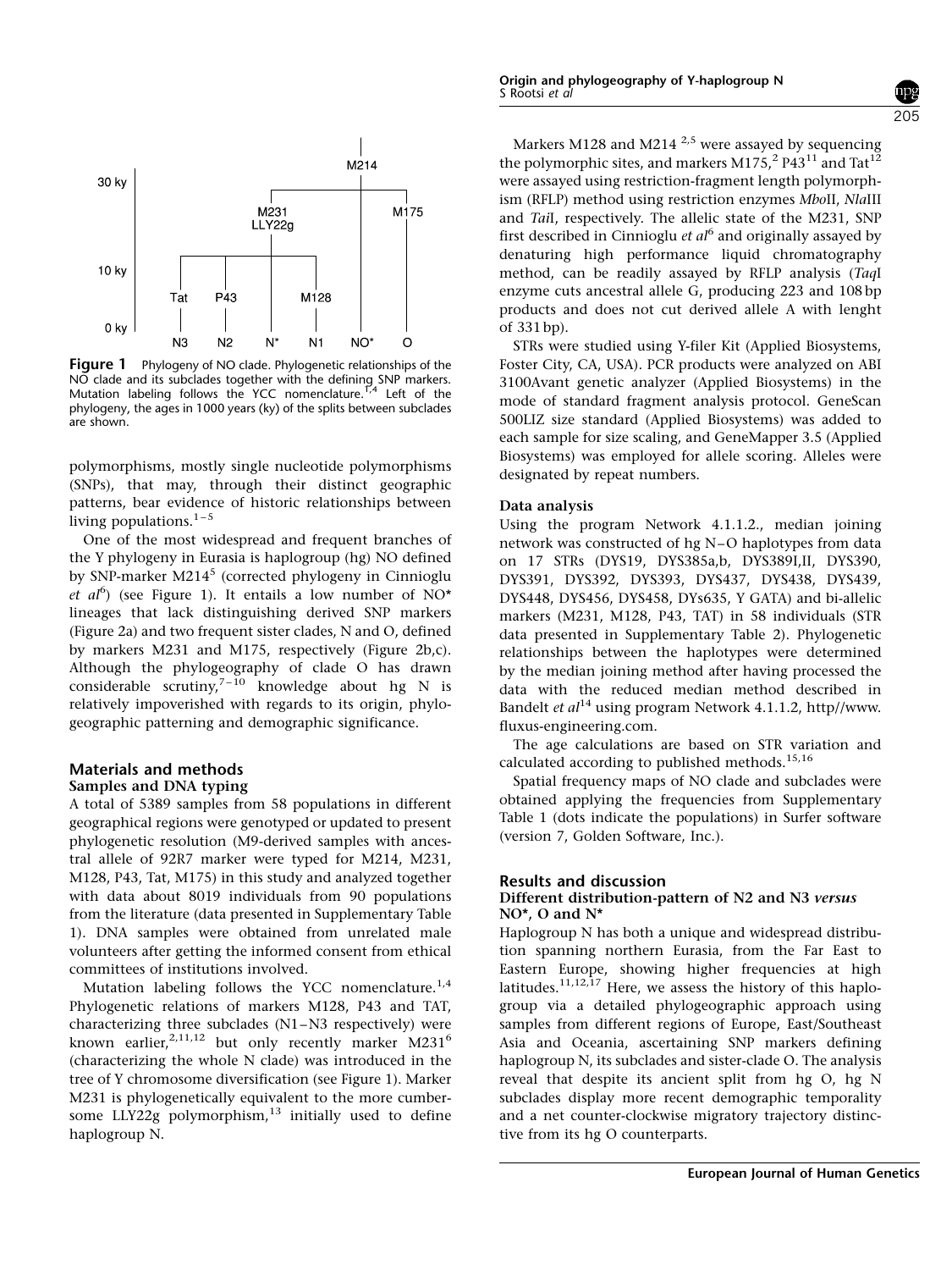

Figure 2 Geographical distribution of NO clade. (a–g) Spatial frequency distributions of the NO clade: NO\*, N (overall distribution of hg N), O (overall distribution of hg O), N\*, N1, N2, N3. Maps are based on data from Supplementary Table 1. We label various panels following the YCC 'by mutation' format by adding the relevant mutation suffix.

ıрş 206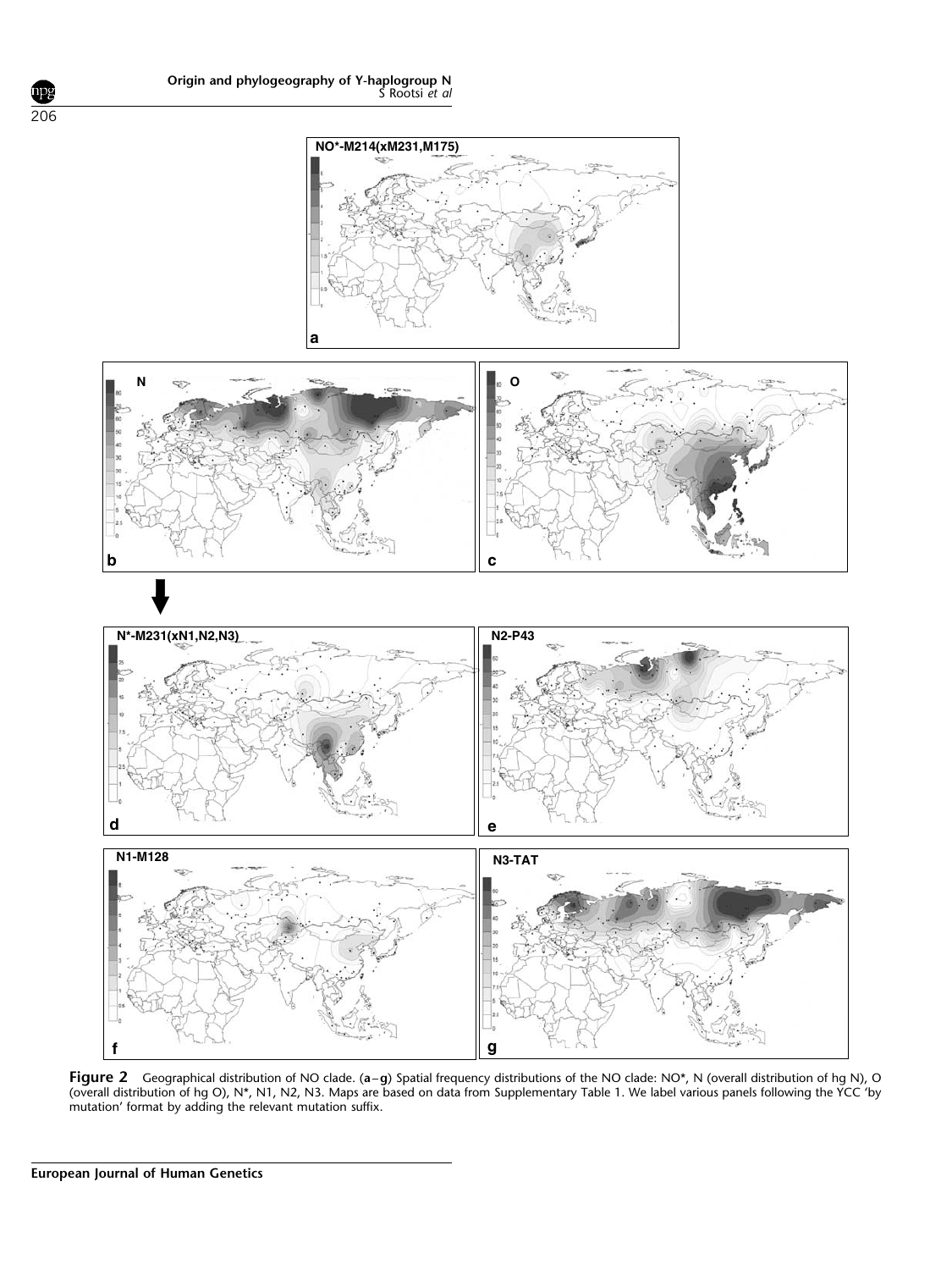Although having variable frequency scales, the spatial distributions for ancestral paragroup NO-M214\*, paragroup N-M231\* and the prevalent hg O-M175 (Figure 2a, c, d) are generally congruent and highlight Southeast Asia as the most parsimonious source region of these clades. The spread pattern of paragroup NO\* approximates the same regions of Southeast Asia as paragroup N\*, although being present at an even lower frequency compared with  $N^{\star 18,19}$ (data from Kayser *et al*<sup>19</sup> updated in present study). More notable, however, is the fact that the spatial dynamics of the whole N and O haplogroups greatly differ from each other. The split between  $N^*$  and O is dated to  $34.6 \pm 4.7$ thousand years (ky). The age of STR variation of hg O in Southeast Asia probably exceeds  $26 \text{ ky}$ ,<sup>10</sup> and its numerous subclades currently predominate in southern and southeastern Asia extending into northern China, Manchuria and some Siberian populations,<sup>7,9,11,20,21</sup> as well as westward to the eastern sector of the Indian subcontinent<sup>10</sup> and eastward to Oceania.<sup>18,19</sup>

## Distribution and spread of haplogroup N subclades

The N-haplogroups reflect a more recent demographic history. Ancestral paragroup N\* is widely distributed, although with low frequencies, from Fiji, Borneo, Cambodia, southern China and Japan up to southern Siberia (Supplementary Table 1), while apparently absent in the Indian Peninsula.<sup>10</sup> Its age of accumulated STR variation estimated using the method from Zhivotovsky et  $al^{15}$  points to late Pleistocene–early Holocene  $(11.9 \pm 2.5$  to  $12.6\pm3.1$  ky), depending on the number of Y chromosomes and STR loci included in analysis (see Table 1). However, it should be noticed that the frequency of  $N^*$  is extremely low.

207

In this regard, the age of accumulated STR variation in hg N, estimated on all combined data from N1, N2 and N3 at 15 loci (Supplementary Table 2), yields an estimate of  $19.4+4.8$  ky. However, as will be argued below, the European subcluster of N2 and the Yakutian N3 might have descended from single founders with multiple jumps at several loci, thus causing a possible shift in statistical estimates that assume a step-wise mutation model. When those chromosomes are excluded, the age of hg N STR diversity is somewhat younger,  $14.2 \pm 4.0$  ky.

Time calculations based on evolutionary- and pedigreebased methods give significantly different date estimates (Table 1). Both estimates are included because a consensus has not yet been reached among all the geneticists. Recent simulations demonstrate that pedigree rates do not consider the evolutionary consequences of population dynamics, such as the rapid extinction of newly arisen microsatellite alleles (Zhivotovsky, Underhill and Feldman).<sup>23</sup> Thus, time estimates based on pedigree studies are younger and inconsistent with the archaeological record. Additional factors relevant to the issue include (i) ascertainment bias (studies reporting no mutations in a pedigree are less likely to be published); (ii) rate variation

Table 1 Coalescent times of haplogroups

| Haplogroups                       | Evolutionary time estimates <sup>a</sup> | Pedigree-based time estimates <sup>b</sup> |  |  |
|-----------------------------------|------------------------------------------|--------------------------------------------|--|--|
| $N^*/O$                           | $34.6 + 4.7^c$                           | $10.4 + 1.4$                               |  |  |
| $N^*$                             | $12.6 \pm 3.1^{\circ}$                   | $3.8 + 0.9$                                |  |  |
| $N^*$                             | $11.9 \pm 2.5^e$                         | $3.6 + 0.7$                                |  |  |
| $N^*$                             | $12.6 + 3.1^{\dagger}$                   | $3.8 + 0.9$                                |  |  |
| N (combined data from $N1 - N3$ ) | $19.4 + 4.8$ <sup>g</sup>                | $5.8 \pm 1.4$                              |  |  |
|                                   | $14.2 + 4.0h$                            | $4.2 + 1.2$                                |  |  |
| $N2-A$                            | $6.2 + 2.0$                              | $1.8 + 0.6$                                |  |  |
| $N2-E$                            | $6.8 + 2.9$                              | $2.0 + 0.9$                                |  |  |
| N3 (in North China)               | $11.8 + 6.8$                             | $3.5 + 2.0$                                |  |  |
| Divergence between N and I        | $54.0 \pm 31.8$ <sup>i*</sup>            | $16.2 + 9.5*$                              |  |  |

<sup>a</sup>Time estimates (in ky) calculated, according to the method described in Zhivotovsky *et al* <sup>15.</sup> The evolutionary effective mutation rate (6.9 × 10<sup>–4</sup> per 25 years) is calibrated using data on microsatellite variation within Y chromosome haplogroups defined by SNPs in populations with documented short-term histories.

<sup>b</sup>Pedigree time estimates (inky) are based on mutation rate of 2.3  $\times$  10<sup>-3</sup> per generation (averaged across compiled data in Table 6 in Dupuy *et al* <sup>16</sup> and assuming a generation time of 25 years) and describe the average mutation rate of STRs in deep pedigree studies.

 $\epsilon$ Based on commonly used eight STR loci from Supplementary Table 2 and Sengupta et  $al^{10}$ 

d Time estimate based on five chromosomes across 15 loci (Supplementary Table 2, excluding loci DYS385ab with overlapping repeats).

<sup>e</sup> The time estimate for 11 chromosomes from diverse populations of China and Cambodia at 10 loci from Sengupta *et al*<sup>10</sup> (updated in this study). Estimate based on analysis of 16 N\* Y chromosomes using eight commonly used STR loci yielded an estimate of 12.6 $\pm$ 3.1 ky.

Calculation based on data with Yakuts N3 and N2- E individuals.

<sup>h</sup>Calculation based on data without Yakuts N3 and N2-E individuals.

<sup>i</sup>Based on the evolutionary effective mutation rate (6.9  $\times$  10<sup>-4</sup> per 25 years) and five common loci from Rootsi et al<sup>22</sup> and this study (DYS19, DYS390, DYS391, DYS392, DYS393).

\*The estimates were computed to compare the time calibrations based on both mutation rates used in this table. The pedigree-based estimates show unreastically low estimates of divergence time between these haplogroups incompatible with archaeological data on divergence between peopling Europe and east Asia. The large errors are due to locus DYS392 at which probably occurred a jump between these haplogroups.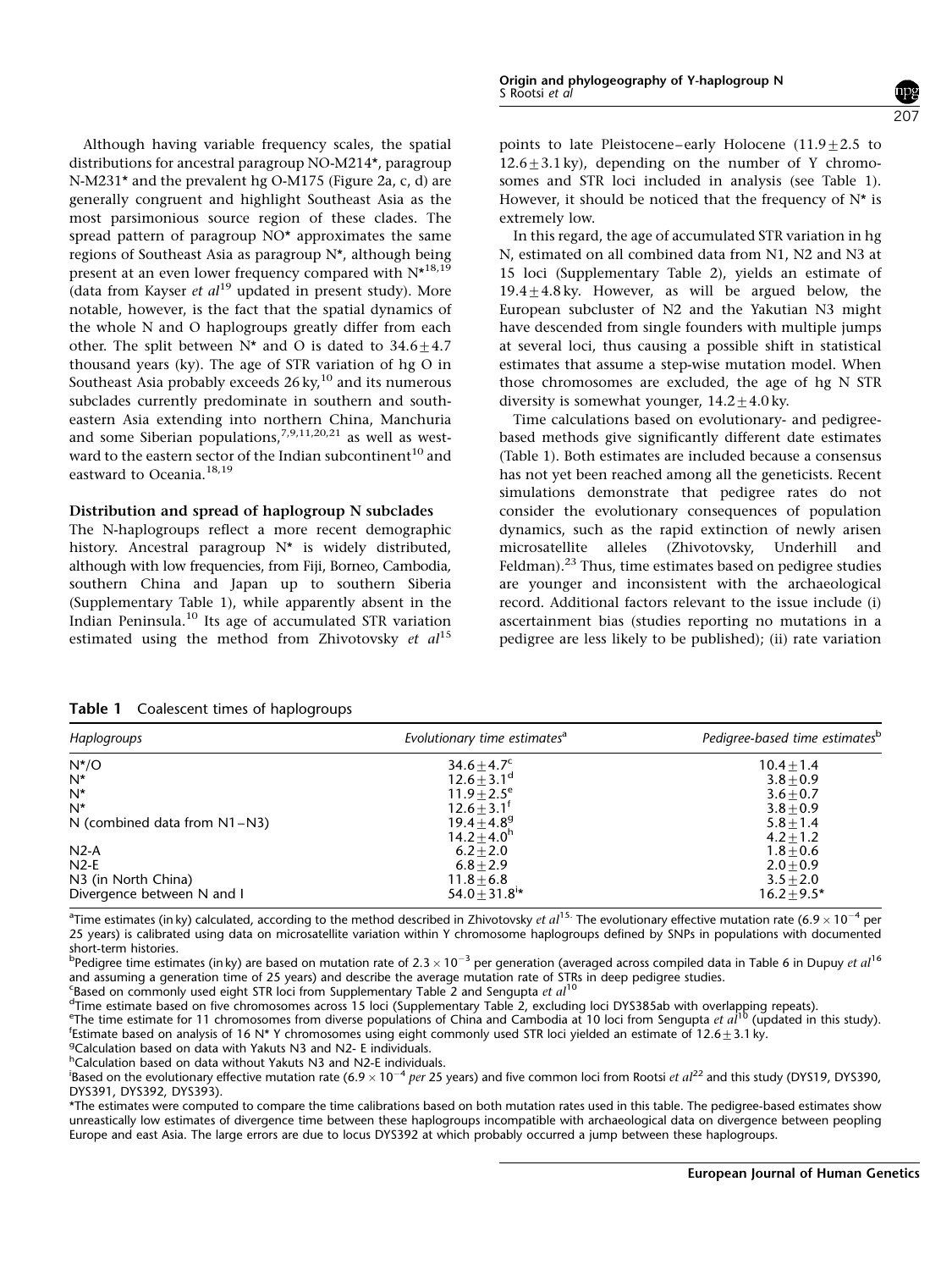between loci whereby pedigree rate yields the average rate of the fastest evolving loci; (iii) saturation (the evolutionary rate calibration misses back-and-forth mutations).

The median joining network (Figure 3), based on 17 STR loci (Supplementary Table 2), and SNPs shows the extent of variation within hg N subhaplogroups. Despite the current presence of N3 and N2 in various Siberian populations, including Chukchi and Yupik from Chukotka Peninsula in Beringia, these haplogroups are absent among Native Americans.<sup>24-28</sup> This finding suggests that hg N chromosomes were likely not among the dominant and omnipresent types in Palaeolithic Siberians at the time of their likely colonization of the Americas some  $12-17$  ky,<sup>29</sup> although the possibility that the N lineages became extinct during the colonization due to founder effect or drift cannot be excluded.

Haplogroup N3 is the most common subclade of hg N (Figure 2g, Supplementary Table 1), being almost universally the most frequent Y chromosome type among populations inhabiting north Eurasia,  $11,12,17,26,30-35$  while occurring at only marginal frequencies in China, Korea, Borneo and Japan.<sup>18,19</sup> Being prevalent throughout northern Asia, its distribution in Europe is restricted to the northern and eastern populations, showing sharp east– west decline across Scandinavia and between Lithuania and Poland (Supplementary Table 1 and data in $^{17}$ ). The phylogeography of the NO\* and N\* lineages (Figure 2a, d) and the presence of N\* chromosomes in southern East Asia (South China and Cambodia, see Supplementary Table 1) suggests that this region could be the source of the initial spread of hg N. In this scenario, the Altay/Sayan/southern Siberia region might have been a place of transition of hg N westward as all major subclades of hg N are still to be found there.

Although the frequency of hg N3 is low in northern China and restricted to a few small populations, its STR variance is higher (0.26, averaged across eight loci: DYS19; DYS389Iⅈ DYS391; DYS392; DYS393 and DYS439, data from Sengupta et  $al^{10}$ ) than in Altai and in Volga-Ural region (0.16 and 0.17, respectively), thus again pointing to northern China rather than southern Siberia as a possible place of expansion of hg N3. The age of accumulated N3-STR variation in North China is  $11.8+6.8$  ky, falling, thus, at the boundary of Pleistocene and Holocene, although it should be treated with caution because of a very large standard error, caused by limited sample size of the N3 chromosomes.

According to our scenario, on the way through Siberia to eastern Europe, the N3-carriers might have been subjected to founder effects or strong genetic bottlenecks. Northeastern Europe can be considered as a place of secondary expansion of N3. Indeed, hg N3 occurs at high frequencies in the Volga-Ural Ugric groups and related Finns, Saami and Estonians. One may notice that while STR variation is relatively low in the Volga-Ural group, some northEuropean populations have high STR variance (eg, 0.32 in Finns: data from,<sup>36</sup> without DYS385ab). The high STR variation among the latter, however, might not be a result of a long-term in situ differentiation of the founder lineage, but, rather a consequence of an admixture of separate N3 founder types.

Populations of eastern Europe on the most distant western border of N3 spread area that have considerable frequencies of hg N3 from single sources are expected to have lower STR variation. As an example, STR variance in Baltic-Lithuanians and Latvians is 0.12 and 0.09, respectively (data on five loci). $37$  Some European populations have low frequency of hg N3 combined with high STR variation as in non-Saami Norwegians (0.27: data without DYS439) that may indicate recent gene flow from the neighboring Finno-Ugric populations.<sup>36,38</sup> Similar situation for Swedes was described recently in study about Swedish Y-chromosomal pool.<sup>39</sup>

Phylogenetic analysis of STR variation (Figure 3) shows two overlapping subclusters of N3, one of them encompassing predominantly Volga-Ural region, Finnic- as well as Turkic-speaking populations together with Altaian, and the other one both Baltic-Finnic (Estonians, Karelians and Vepsa) and east Slavs (Russians, Ukrainians), as well as West-Slavonic Slovak N3 chromosomes. The Yakut Y chromosomes form their specific branch; they are almost identical to each other, consistent with earlier studies.<sup>12,40</sup>

The haplogroup N2 distribution (Figure 2e) exhibits an irregular frequency pattern in Siberian populations, extending in the western direction to eastern Europe as far as Vepsas and Karelians at the Baltic Sea. The highest frequencies of N2 are observed among north-west Siberian populations: 92% in the Nganassan, 78% in the Enets and 74% in the Tundra Nenets.<sup>11</sup> In Europe, the N2 types have their highest frequency of 20% among Volga-Uralic populations.<sup>17</sup> The extreme western border of the spread of N2 is Finland, where this haplogroup occurs only at marginal frequency  $-0.4\%$ .<sup>36</sup> Yet interestingly, N2 is quite frequent among Vepsas (17.9%), a small Finnic population living in immediate proximity to Finns, Karelians and Estonians.

The network of N2 haplotypes shows a well-resolved bipartite STR distribution with separate European and Siberian subclusters, denoted here by N2-A and N2-E (Figure 3). It can be speculated that the nearest Asian putative root subcluster, N2-A, originated first, later giving rise to the derived European subcluster, N2-E. Although the N2-A has median repeat scores more similar to those for N3, the European subcluster N2-E differs sharply from N2-A in its STR composition at several loci (Table 2), thus suggesting that the European N2-chromosomes descended from a single founding haplotype. One can even speculate on the probable existence of binary polymorphisms yet to be discovered which would be unique to the N2-E cluster.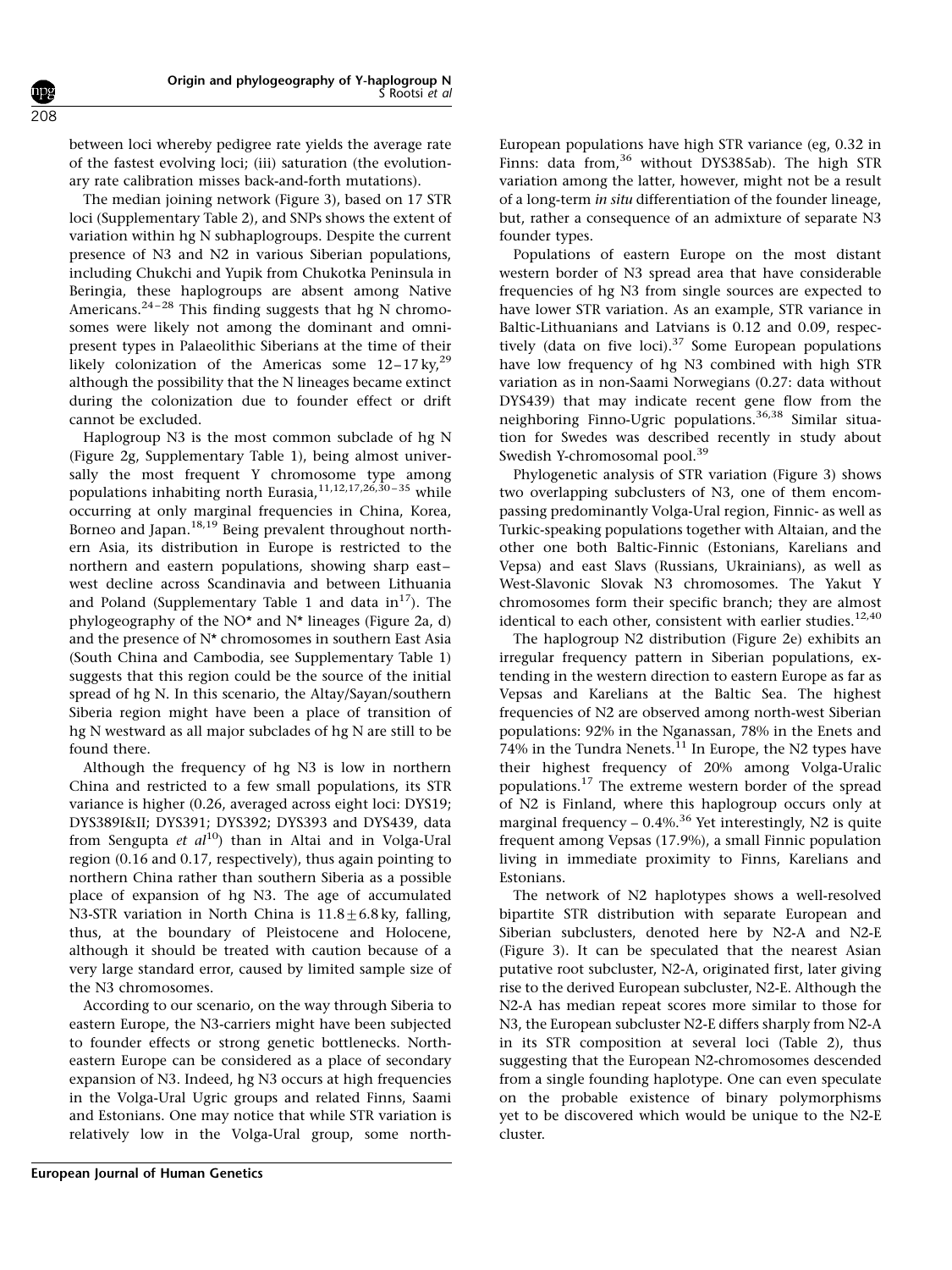Origin and phylogeography of Y-haplogroup N S Rootsi et al



Figure 3 Median network of N-O haplogroups. Median joining network of hg N-O haplotypes was constructed based on data of 17 STRs and biallelic markers in 58 individuals by using the program Network 4.1.1.2. Each circle represents a haplotype, defined by a combination of STR markers. Circle size is shown proportional to haplotype frequency, according to data presented in Supplementary Table 2. Haplotypes are labeled as follows: Al–Altaian, Ba–Bashkir, Ch–Chinese, Ci–Chukci, Cu–Chuvash, Eo–Eskimo, Ee–Estonian, Ev–Evenk, Fj–Fiji, Ka–Karelian, Kh–Khakash, Ko–Komi, Ma–Mari, Ru–Russian, Sl–Slovak, Ta–Tatar, Tu–Tuva, Ud–Udmurt, Uk–Ukrainian, Vp–Vepsa, Ya–Yakut. Colors indicate the subdivisions inside haplogroups: light green for European N3-haplotypes, dark green for Asian N3-haplotypes, light blue for European N2-haplotypes, blue for Asian N2 haplotypes, brown for N1-haplotypes, pink for N\* haplotypes, purple for O-haplotype.

N2-A and N2-E clusters are relatively young – the ages of accumulated STR variation in N2-A and N2-E are  $6.2 \pm 2.0$ and  $6.8\pm2.9$  ky, respectively; the lower value for presumably older hg N2-A can be explained by stronger bottlenecks in Siberian populations and by small sample sizes.

Indeed, the indigenous Siberian populations are very small in size compared with most of east European populations; even the most numerous of the former, Yakuts and Buryats, reach only a few hundreds of thousands – compared with many millions of east Europeans.<sup>41,42</sup>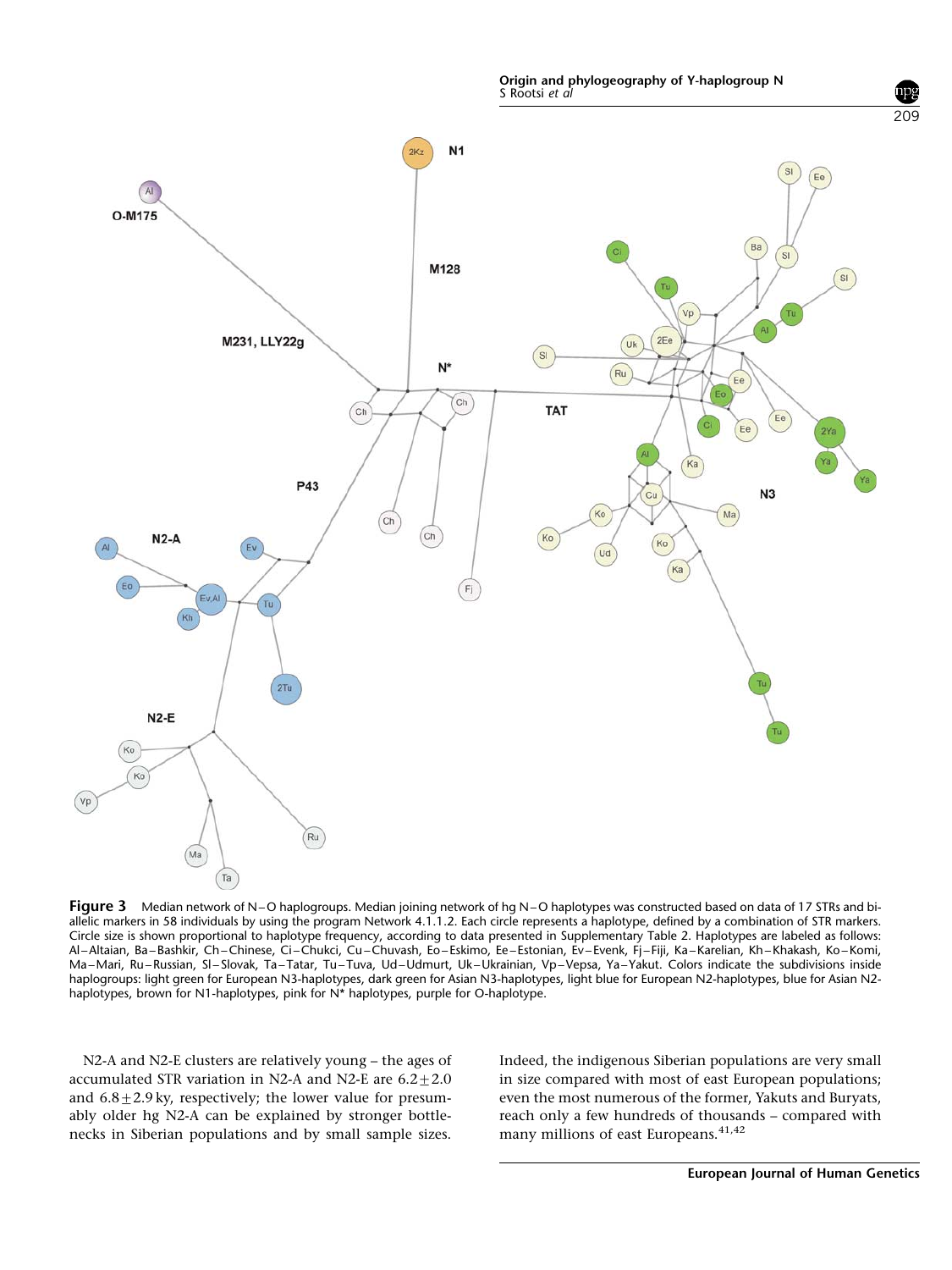| Table 2 Median repeat scores at the most informative |  |  |  |  |
|------------------------------------------------------|--|--|--|--|
| STR markers for different N-haplogroups              |  |  |  |  |

|                                                             | Most informative markers |    |    |    |    |  |  |
|-------------------------------------------------------------|--------------------------|----|----|----|----|--|--|
| Haplogroup DYS19 DYS389b <sup>a</sup> DYS392 DYS385b DYS448 |                          |    |    |    |    |  |  |
| N <sub>2</sub>                                              |                          |    |    |    |    |  |  |
| $N2-E$                                                      | 13                       | 18 | 12 | 12 | 18 |  |  |
| $N2-A$                                                      | 14                       | 16 | 14 | 13 | 19 |  |  |
| N <sub>3</sub>                                              | 14                       | 16 | 14 | 13 | 19 |  |  |
| N <sub>1</sub>                                              | 14                       | 16 | 15 | 13 | 19 |  |  |
| N*                                                          | 14                       | 17 | 14 | 12 | 19 |  |  |

<sup>a</sup>The allele length for DYS389b was obtained by subtracting the allele length of DYS389I from that of DYS389II.

Among our samples, N2-E is mainly restricted to the Volga-Ural region, which might be a possible source region for the northward and eastward (Khants and Mansis; data from Stepanov et  $al^{43}$ ) gene flow of N2. In contrast to NW-Siberian N2-A STR profile, the more western lineages are of the N2-E type. Interestingly, 14 N2-individuals from Turkey, data from Cinnioglu et  $al^6$  (updated in this study), belong to the Asian subcluster N2-A, suggesting that the clade N2 might have geographically expanded from Siberia westward by at least two different flows: one northwest through the Volga-Ural region, giving rise to N2-E, probably mainly via the Finno-Ugric group, and the other, N2-A, southwest together with Turkic languages. Therefore, the distinctive difference of N2-E from N2-A in their STR composition, as well as data on similarity of STR profiles at N3 in the Yakut, indicates the consequence of multiple postglacial founder events, especially in the repeopling of sparsely inhabited territories, consistent with the view on Central Asia as the 'land of bottlenecks'.<sup>44</sup>

The least frequent N subclade is N1 (Figure 2f), distributed with low frequencies in some Central Asian populations, Koreans, Northern Hans and Manchurian Evenks. Further large-scale studies on present phylogenetic resolution level (earlier literature often do not provide necessary data) are needed to say more of the spread and distribution pattern of this clade.

In summary, Y chromosome haplogroup N presents a case of gene flow to eastern Europe that has its likely ultimate source in east Asia. There are no equal mtDNA counterparts for the NRY hg N narrative – the mtDNA haplogroups characteristic to southeast Asian populations occur in east Baltics with their total frequency of less than 1%.17,45,46 Only some minor twigs of the Asian mtDNA tree, like Z1 and D5, having high diversity in Altai/Central Asia, occur at above 1% in some Nordic populations like Saami and Finns.<sup>17,45,47</sup> However. numerous mtDNA haplogroups, such as B, C, D, F and G, do span from South China to Siberia and Central Asia, up to the Ural Mountains and, at already lower frequencies, to the Turkic and Finno-Ugric populations of the Volga basin.48 – 53

Although the frequency scales of these haplogroups are significantly different across different loci, this independent evidence provided by maternal ancestry supports significant pre-historic migration of humans from southeast Asia, back to the West via the counter-clockwise northern route.

#### Acknowledgements

This research was supported by Estonian Science Foundation Grants no. 5574 (to TK) and no. 6040 (to Kristiina Tambets), European Commission project QLG2-CT-2002-90455 (RV); grants of the RAS program 'Human molecular polymorphism' (to LZ and EK), the Russian Foundation for Basic Research (Grants 04-04-48639 to LZ and 04-04-48678 to EK), and the RAS program 'Biodiversity and dynamics of gene pools' (to LZ and EK).

#### References

- 1 Jobling MA, Tyler-Smith C: The human Y chromosome: an evolutionary marker comes of age. Nat Rev Genet 2003; 4: 598–6123.
- 2 Underhill PA, Shen P, Lin AA et al: Y chromosome sequence variation and the history of human populations. Nat Genet 2000; 26: 358–361.
- 3 Hammer MF, Karafet TM, Redd AJ et al: Hierarchical patterns of global human Y-chromosome diversity. Mol Biol Evol 2001; 18: 1189–1203.
- 4 Y Chromosome Consortium: A nomenclature system for the tree of human Y-chromosomal binary haplogroups. Genome Res 2002; 12: 339–348.
- 5 Underhill PA, Passarino G, Lin AA et al: The phylogeography of Y chromosome binary haplotypes and the origins of modern human populations. Ann Hum Genet 2001; 65: 43–62.
- 6 Cinnioglu C, King R, Kivisild T et al: Excavating Y-chromosome haplotype strata in Anatolia. Hum Genet 2004; 114: 127-148.
- 7 Su B, Jin L: Natives or immigrants: modern human origin in East Asia. Nat Rev 2000; 1: 126–133.
- 8 Wen B, Li H, Lu D et al: Genetic evidence supports demic diffusion of Han culture. Nature 2004; 431: 302–305.
- 9 Shi H, Dong YL, Wen B et al: Y-chromosome evidence of southern origin of the East Asian-specific haplogroup O3-M122. Am J Hum Genet 2005; 77: 408–419.
- 10 Sengupta S, Zhivotovsky LA, King R et al: Polarity and temporality of high-resolution y-chromosome distributions in India identify both indigenous and exogenous expansions and reveal minor genetic influence of central asian pastoralists. Am J Hum Gen 2006; 78: 202–221.
- 11 Karafet TM, Osipova LP, Gubina MA, Posukh OL, Zegura SL, Hammer MF: High levels of Y-chromosome differentiation among native Siberian populations and the genetic signature of a boreal hunter-gatherer way of life. Hum Biol 2002; 74: 761–789.
- 12 Zerjal T, Dashnyam B, Pandya A et al: Genetic relationships of Asians and Northern Europeans, revealed by Y-chromosomal DNA analysis. Am J Hum Genet 1997; 60: 1174–1183.
- 13 Hurles ME, Sykes BC, Jobling MA, Forster P: The dual origin of the Malagasy in Island Southeast Asia and East Africa: evidence from maternal and paternal lineages. Am J Hum Genet 2005; 76: 894–901.
- 14 Bandelt HJ, Macaulay V, Richards M: Median Networks: Speedy Construction and Greedy Reduction, One Simulation, and Two Case Studies from Human mtDNA. Mol Phylogenet Evol 2000; 16: 8–28.
- 15 Zhivotovsky LA, Underhill PA, Cinnioglu C et al: On the effective mutation rate at Y-chromosome STRs with application to human population divergence time. Am J Hum Genet 2004; 74: 50–61.